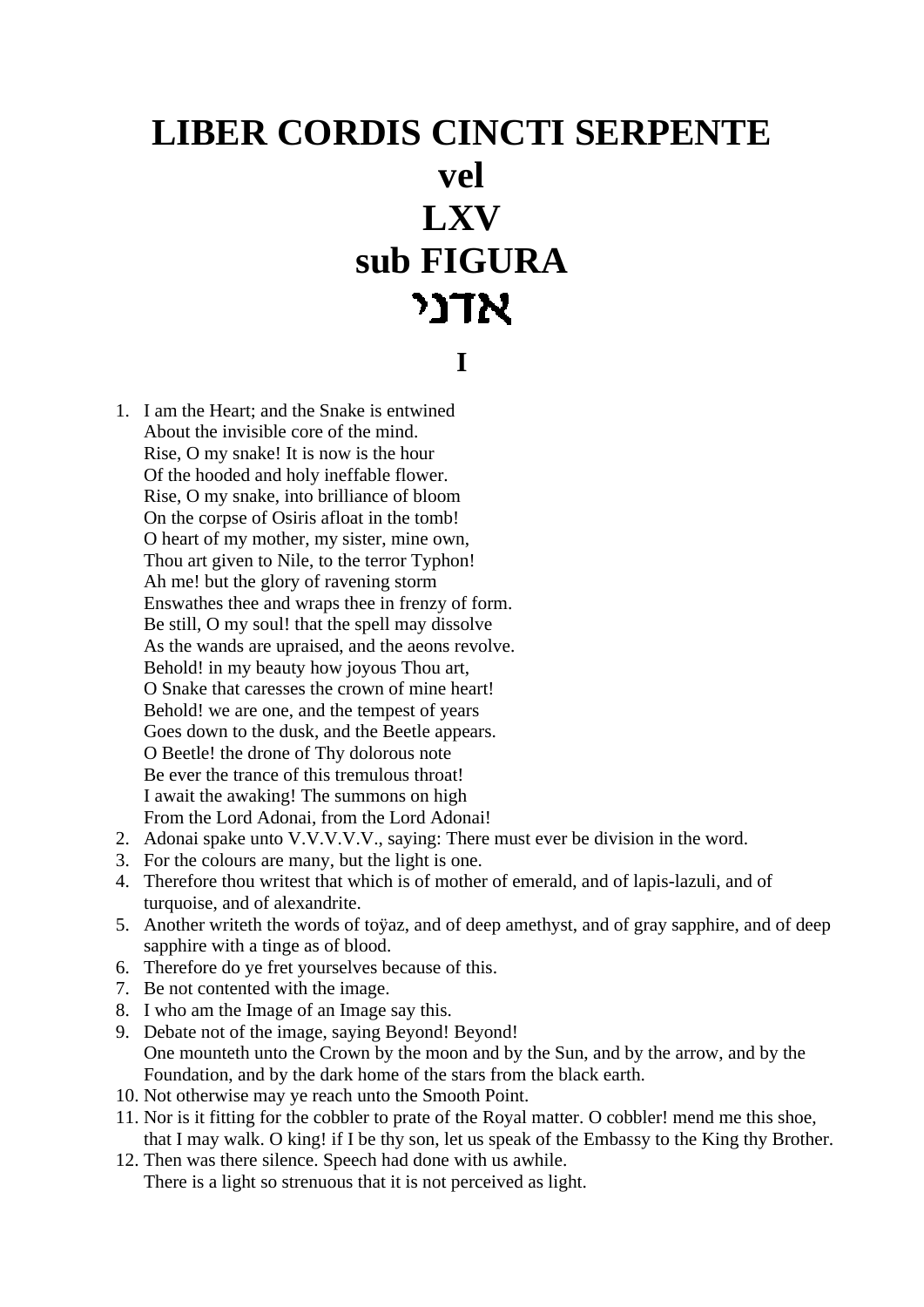- 13. Wolf's bane is not so sharp as steel; yet it pierceth the body more subtly.
- 14. Even as evil kisses corrupt the blood, so do my words devour the spirit of man.
- 15. I breathe, and there is infinite dis-ease in the spirit.
- 16. As an acid eats into steel, as a cancer that utterly corrupts the body; so am I unto the spirit of man.
- 17. I shall not rest until I have dissolved it all.
- 18. So also the light that is absorbed. One absorbs little and is called white and glistening; one absorbs all and is called black.
- 19. Therefore, O my darling, art thou black.
- 20. O my beautiful, I have likened thee to a jet Nubian slave, a boy of melancholy eyes.
- 21. O the filthy one! the dog! they cry against thee. Because thou art my beloved.
- 22. Happy are they that praise thee; for they see thee with Mine eyes.
- 23. Not aloud shall they praise thee; but in the night watch one shall steal close, and grip thee with the secret grip; another shall privily cast a crown of violets over thee; a third shall greatly dare, and press mad lips to thine.
- 24. Yea! the night shall cover all, the night shall cover all.
- 25. Thou wast long seeking Me; thou didst run forward so fast that I was unable to come up with thee.
	- O thou darling fool! what bitterness thou didst crown thy days withal.
- 26. Now I am with thee; I will never leave thy being.
- 27. For I am the soft sinuous one entwined about thee, heart of gold!
- 28. My head is jewelled with twelve stars; My body is white as milk of the stars; it is bright with the blue of the abyss of stars invisible.
- 29. I have found that which could not be found; I have found a vessel of quicksilver.
- 30. Thou shalt instruct thy servant in his ways, thou shalt speak often with him.
- 31. (The scribe looketh upwards and crieth) Amen! Thou hast spoken it, Lord God!
- 32. Further Adonai spake unto V.V.V.V.V. and said:
- 33. Let us take our delight in the multitude of men! Let us shape unto ourselves a boat of mother-of-pearl from them, that we may ride upon the river of Amrit!
- 34. Thou seest yon petal of amaranth, blown by the wind from the low sweet brows of Hathor?
- 35. (The Magister saw it and rejoiced in the beauty of it.) Listen!
- 36. (From a certain world came an infinite wail.)
	- That falling petal seemed to the little ones a wave to engulph their continent.
- 37. So they will reproach thy servant, saying: Who hath set thee to save us?
- 38. He will be sore distressed.
- 39. All they understand not that thou and I are fashioning a boat of mother-of-pearl. We will sail down the river of Amrit even to the yew-groves of Yama, where we may rejoice exceedingly.
- 40. The joy of men shall be our silver gleam, their woe our blue gleam -- all in the mother-ofpearl.
- 41. (The scribe was wroth thereat. He spake: O Adonai and my master, I have borne the inkhorn and the pen without pay, in order that I might search this river of Amrit, and sail thereon as one of ye. This I demand for my fee, that I partake of the echo of your kisses.)
- 42. (And immediately it was granted unto him.)
- 43. (Nay; but not therewith was he content. By an infinite abasement unto shame did he strive. Then a voice:)
- 44. Thou strivest ever; even in thy yielding thou strivest to yield -- and lo! thou yieldest not.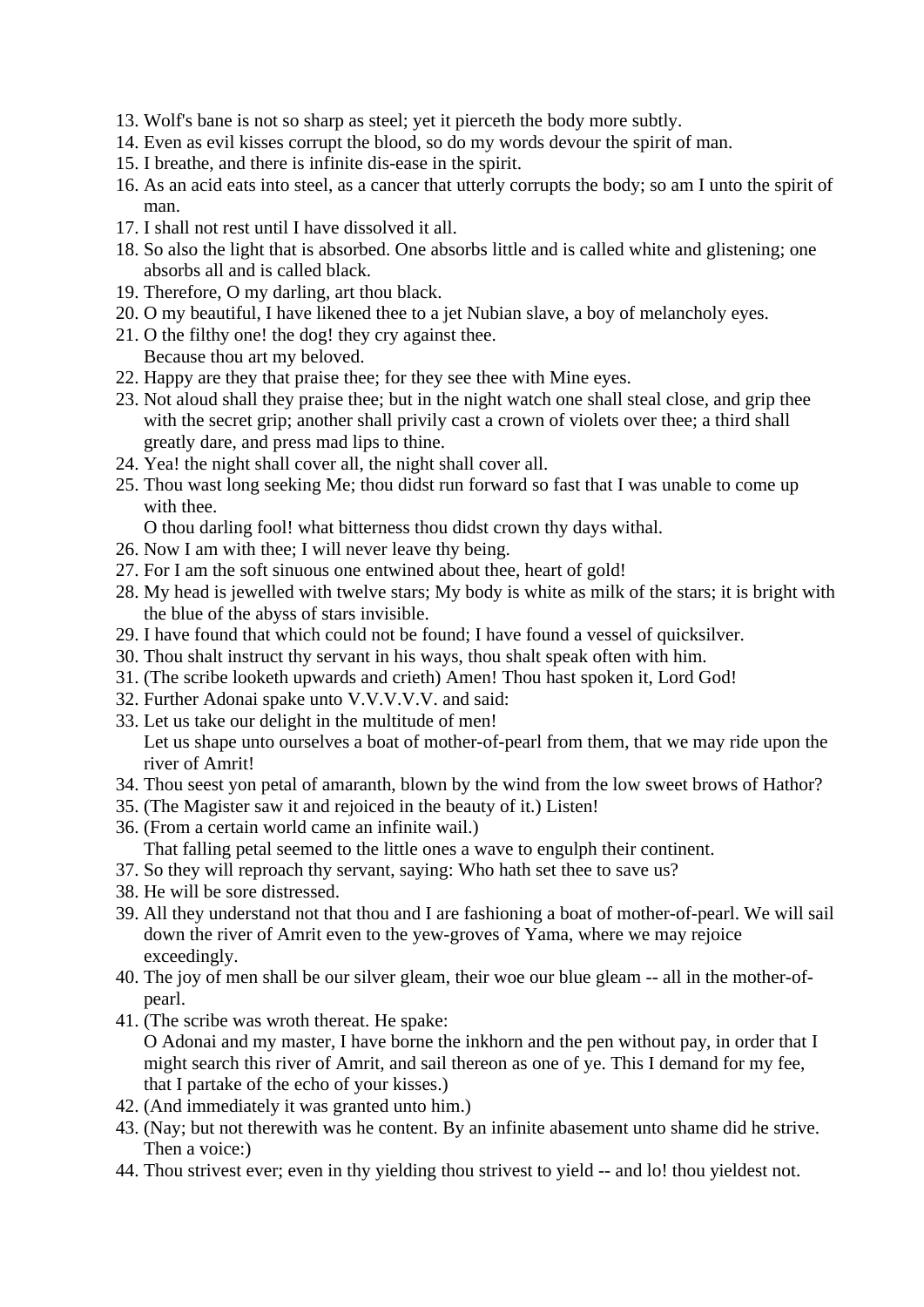- 45. Go thou unto the outermost places and subdue all things.
- 46. Subdue thy fear and thy disgust. Then -- yield!
- 47. There was a maiden that strayed among the corn, and sighed; then grew a new birth, a narcissus, and therein she forgot her sighing and her loneliness.
- 48. Even instantly rode Hades heavily upon her, and ravished her away.
- 49. (Then the scribe knew the narcissus in his heart; but because it came not to his lips, therefore was he shamed and spake no more.)
- 50. Adonai spake yet again with V.V.V.V.V. and said: The earth is ripe for vintage; let us eat of her grapes, and be drunken thereon.
- 51. And V.V.V.V.V. answered and said: O my lord, my dove, my excellent one, how shall this word seem unto the children of men?
- 52. And He answered him: Not as thou canst see. It is certain that every letter of this cipher hath some value; but who shall determine the value? For it varieth ever, according to the subtlety of Him that made it.
- 53. And He answered Him: Have I not the key thereof ? I am clothed with the body of flesh; I am one with the Eternal and Omnipotent God.
- 54. Then said Adonai: Thou hast the Head of the Hawk, and thy Phallus is the Phallus of Asar. Thou knowest the white, and thou knowest the black, and thou knowest that these are one. But why seekest thou the knowledge of their equivalence?
- 55. And he said: That my Work may be right.
- 56. And Adonai said: The strong brown reaper swept his swathe and rejoiced. The wise man counted his muscles, and pondered, and understood not, and was sad. Reap thou, and rejoice!
- 57. Then was the Adept glad, and lifted his arm. Lo! an earthquake, and plague, and terror on the earth! A casting down of them that sate in high places; a famine upon the multitude!
- 58. And the grape fell ripe and rich into his mouth.
- 59. Stained is the purple of thy mouth, O brilliant one, with the white glory of the lips of Adonai.
- 60. The foam of the grape is like the storm upon the sea; the ships tremble and shudder; the shipmaster is afraid.
- 61. That is thy drunkenness, O holy one, and the winds whirl away the soul of the scribe into the happy haven.
- 62. O Lord God! let the haven be cast down by the fury of the storm! Let the foam of the grape tincture my soul with Thy light!
- 63. Bacchus grew old, and was Silenus; Pan was ever Pan for ever and ever more throughout the æons.
- 64. Intoxicate the inmost, O my lover, not the outermost!
- 65. So was it -- ever the same! I have aimed at the peeled wand of my God, and I have hit; yea, I have hit.

## **II**

- 1. I passed into the mountain of lapis-lazuli, even as a green hawk between the pillars of turquoise that is seated upon the throne of the East.
- 2. So came I to Duant, the starry abode, and I heard voices crying aloud.
- 3. O Thou that sittest upon the Earth! (so spake a certain Veiled One to me) thou art not greater than thy mother! Thou speck of dust infinitesimal! Thou art the Lord of Glory, and the unclean dog.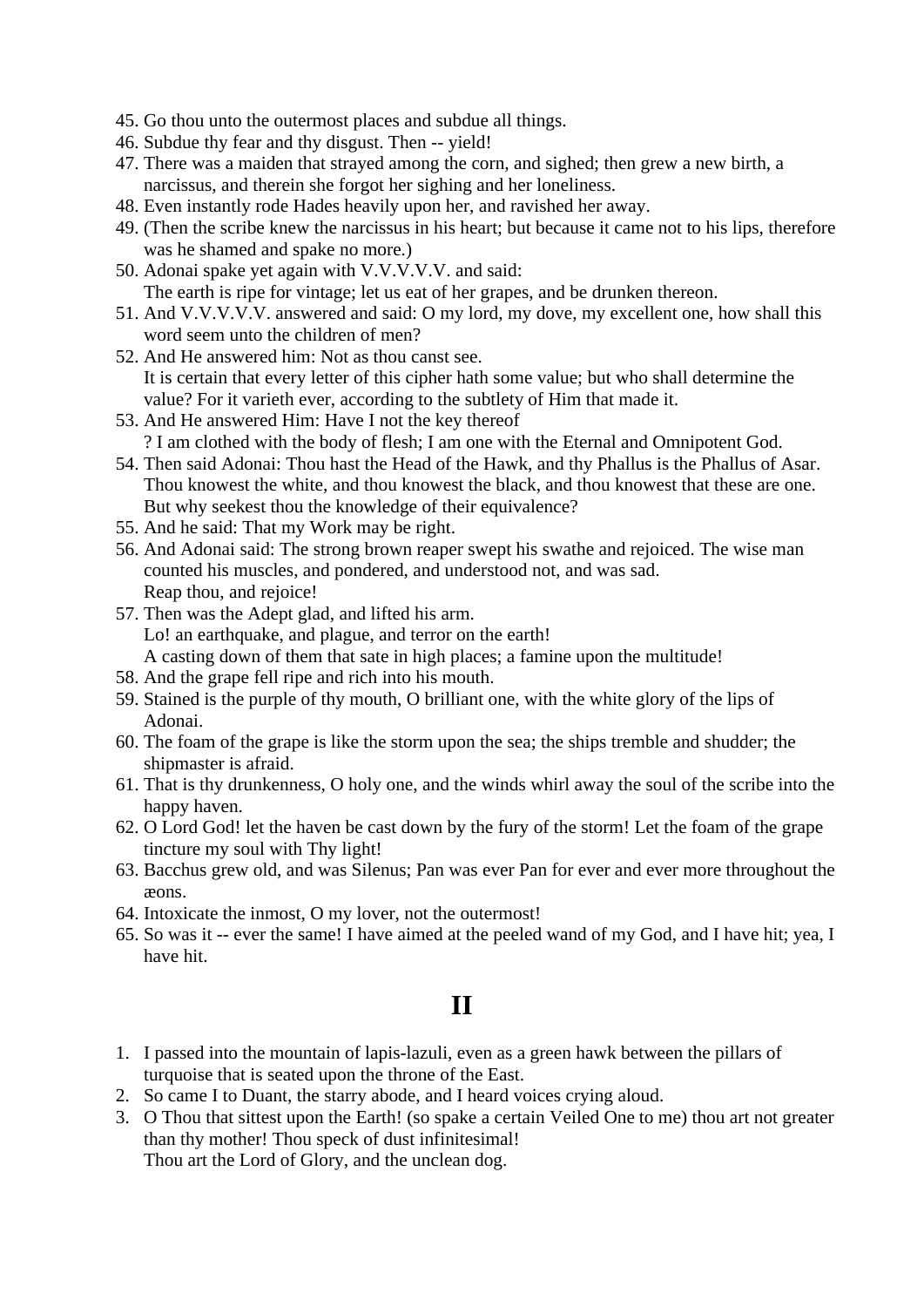- 4. Stooping down, dipping my wings, I came unto the darkly-splendid abodes. There in that formless abyss was I made a partaker of the Mysteries Averse.
- 5. I suffered the deadly embrace of the Snake and of the Goat; I paid the infernal homage to the shame of Khem.
- 6. Therein was this virtue, that the One became the all.
- 7. Moreover I beheld a vision of a river. There was a little boat thereon; and in it under purple sails was a golden woman, an image of Asi wrought in finest gold. Also the river was of blood, and the boat of shining steel. Then I loved her; and, loosing my girdle, cast myself into the stream.
- 8. I gathered myself into the little boat, and for many days and nights did I love her, burning beautiful incense before her.
- 9. Yea! I gave her of the flower of my youth.
- 10. But she stirred not; only by my kisses I defiled her so that she turned to blackness before me.
- 11. Yet I worshipped her, and gave her of the flower of my youth.
- 12. Also it came to pass, that thereby she sickened, and corrupted before me. Almost I cast myself into the stream.
- 13. Then at the end appointed her body was whiter than the milk of the stars, and her lips red and warm as the sunset, and her life of a white heat like the heat of the midmost sun.
- 14. Then rose she up from the abyss of Ages of Sleep, and her body embraced me. Altogether I melted into her beauty and was glad.
- 15. The river also became the river of Amrit, and the little boat was the chariot of the flesh, and the sails thereof the blood of the heart that beareth me, that beareth me.
- 16. O serpent woman of the stars! I, even I, have fashioned Thee from a pale image of fine gold.
- 17. Also the Holy One came upon me, and I beheld a white swan floating in the blue.
- 18. Between its wings I sate, and the æons fled away.
- 19. Then the swan flew and dived and soared, yet no whither we went.
- 20. A little crazy boy that rode with me spake unto the swan, and said:
- 21. Who art thou that dost float and fly and dive and soar in the inane? Behold, these many æons have passed; whence camest thou? Whither wilt thou go?
- 22. And laughing I chid him, saying: No whence! No whither!
- 23. The swan being silent, he answered: Then, if with no goal, why this eternal journey?
- 24. And I laid my head against the Head of the Swan, and laughed, saying: Is there not joy ineffable in this aimless winging? Is there not weariness and impatience for who would attain to some goal?
- 25. And the swan was ever silent. Ah! but we floated in the infinite Abyss. Joy! Joy! White swan, bear thou ever me up between thy wings!
- 26. O silence! O rapture! O end of things visible and invisible! This is all mine, who am Not.
- 27. Radiant God! Let me fashion an image of gems and gold for Thee! that the people may cast it down and trample it to dust! That Thy glory may be seen of them.
- 28. Nor shall it be spoken in the markets that I am come who should come; but Thy coming shall be the one word.
- 29. Thou shalt manifest Thyself in the unmanifest; in the secret places men shall meet with thee, and Thou shalt overcome them.
- 30. I saw a pale sad boy that lay upon the marble in the sunlight, and wept. By his side was the forgotten lute. Ah! but he wept.
- 31. Then came an eagle from the abyss of glory and overshadowed him. So black was the shadow that he was no more visible.
- 32. But I heard the lute lively discoursing through the blue still air.
- 33. Ah! messenger of the beloved One, let Thy shadow be over me!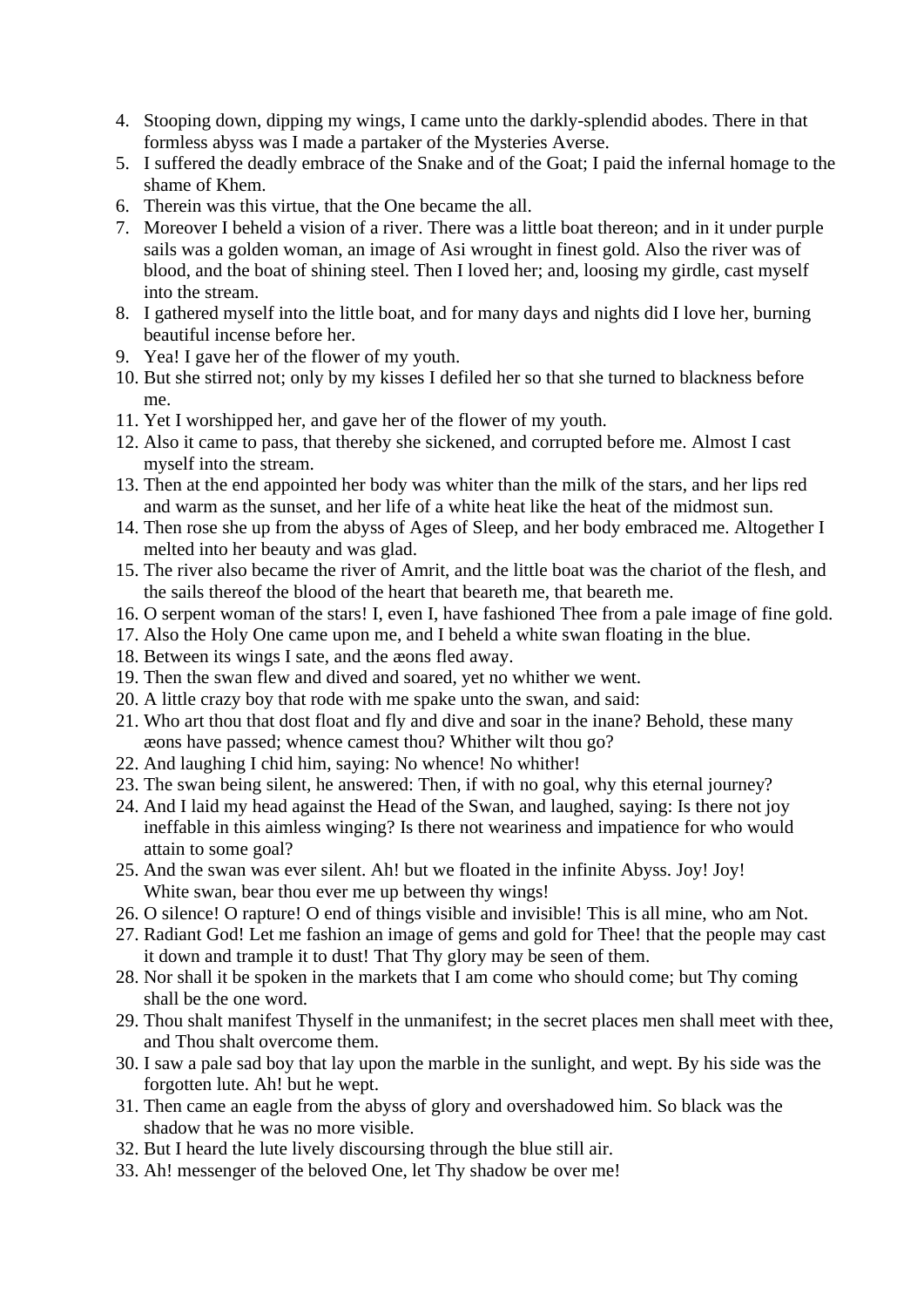- 34. Thy name is Death, it may be, or Shame, or Love. So thou bringest me tidings of the Beloved One, I shall not ask thy name.
- 35. Where is now the Master? cry the little crazy boys. He is dead! He is shamed! He is wedded! and their mockery shall ring round the world.
- 36. But the Master shall have had his reward. The laughter of the mockers shall be a ripple in the hair of the Beloved One.
- 37. Behold! the Abyss of the Great Deep. Therein is a mighty dolphin, lashing his sides with the force of the waves.
- 38. There is also an harper of gold, playing infinite tunes.
- 39. Then the dolphin delighted therein, and put off his body, and became a bird.
- 40. The harper also laid aside his harp, and played infinite tunes upon the Pan-pipe.
- 41. Then the bird desired exceedingly this bliss, and laying down its wings became a faun of the forest.
- 42. The harper also laid down his Pan-pipe, and with the human voice sang his infinite tunes.
- 43. Then the faun was enraptured, and followed far; at last the harper was silent, and the faun became Pan in the midst of the primal forest of Eternity.
- 44. Thou canst not charm the dolphin with silence, O my prophet!
- 45. Then the adept was rapt away in bliss, and the beyond of bliss, and exceeded the excess of excess.
- 46. Also his body shook and staggered with the burden of that bliss and that excess and that ultimate nameless.
- 47. They cried He is drunk or He is mad or He is in pain or He is about to die; and he heard them not.
- 48. O my Lord, my beloved! How shall I indite songs, when even the memory of the shadow of thy glory is a thing beyond all music of speech or of silence?
- 49. Behold! I am a man. Even a little child might not endure Thee. And lo!
- 50. I was alone in a great park, and by a certain hillock was a ring of deep enamelled grass wherein green-clad ones, most beautiful, played.
- 51. In their play I came even unto the land of Fairy Sleep. All my thoughts were clad in green; most beautiful were they.
- 52. All night they danced and sang; but Thou art the morning, O my darling, my serpent that twinest Thee about this heart.
- 53. I am the heart, and Thou the serpent. Wind Thy coils closer about me, so that no light nor bliss may penetrate.
- 54. Crush out the blood of me, as a grape upon the tongue of a white Doric girl that languishes with her lover in the moonlight.
- 55. Then let the End awake. Long hast thou slept, O great God Terminus! Long ages hast thou waited at the end of the city and the roads thereof. Awake Thou! wait no more!
- 56. Nay, Lord! but I am come to Thee. It is I that wait at last.
- 57. The prophet cried against the mountain; come thou hither, that I may speak with thee!
- 58. The mountain stirred not. Therefore went the prophet unto the mountain, and spake unto it. But the feet of the proÿhet were weary, and the mountain heard not his voice.
- 59. But I have called unto Thee, and I have journeyed unto Thee, and it availed me not.
- 60. I waited patiently, and Thou wast with me from the beginning.
- 61. This now I know, O my beloved, and we are stretched at our ease among the vines.
- 62. But these thy prophets; they must cry aloud and scourge themselves; they must cross trackless wastes and unfathomed oceans; to await Thee is the end, not the beginning.
- 63. Let darkness cover up the writing! Let the scribe depart among his ways.
- 64. But thou and I are stretched at our ease among the vines; what is he?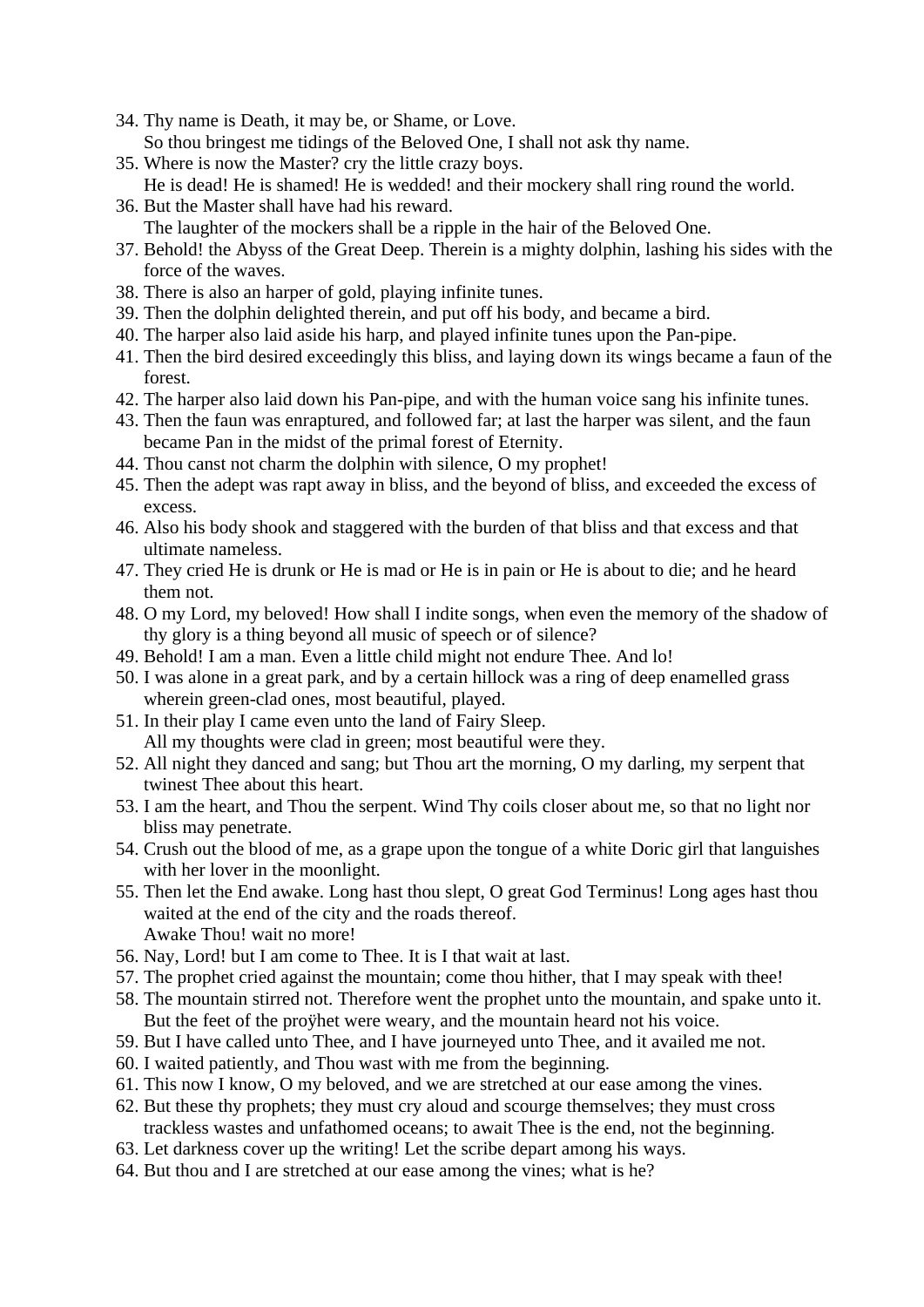65. O Thou beloved One! is there not an end? Nay, but there is an end. Awake! arise! gird up thy limbs, O thou runner; bear thou the Word unto the mighty cities, yea, unto the mighty cities.

## **III**

- 1. Verily and Amen! I passed through the deep sea, and by the rivers of running water that abound therein, and I came unto the Land o
- 2. Wherein was a white unicorn with a silver collar, whereon was graven the aphorism *Linea viridis gyrat universa*.
- 3. Then the word of Adonai came unto me by the mouth of the Magister mine, saying: O heart that art girt about with the coils of the old serpent, lift up thyself unto the mountain of initiation!
- 4. But I remembered. Yea, Than, yea, Theli, yea, Lilith! these three were about me from of old. For they are one.
- 5. Beautiful wast thou, O Lilith, thou serpent-woman!
- 6. Thou wast lithe and delicious to the taste, and thy perfume was of musk mingled with ambergris.
- 7. Close didst thou cling with thy coils unto the heart, and it was as the joy of all the spring.
- 8. But I beheld in thee a certain taint, even in that wherein I delighted.
- 9. I beheld in thee the taint of thy father the ape, of thy grandsire the Blind Worm of Slime.
- 10. I gazed upon the Crystal of the Future, and I saw the horror of the End of thee.
- 11. Further, I destroyed the time Past, and the time to Come -- had I not the Power of the Sandglass?
- 12. But in the very hour I beheld corruption.
- 13. Then I said: O my beloved, O Lord Adonai, I pray thee to loosen the coils of the serpent!
- 14. But she was closed fast upon me, so that my Force was stayed in its inception.
- 15. Also I prayed unto the Elephant God, the Lord of Beginnings, who breaketh down obstruction.
- 16. These gods came right quickly to mine aid. I beheld them; I joined myself unto them; I was lost in their vastness.
- 17. Then I beheld myself compassed about with the Infinite Circle of Emerald that encloseth the Universe.
- 18. O Snake of Emerald, Thou hast no time Past, no time To Come. Verily Thou art not.
- 19. Thou art delicious beyond all taste and touch, Thou art not-to-be-beheld for glory, Thy voice is beyond the Speech and the Silence and the Speech therein, and Thy perfume is of pure ambergris, that is not weighed against the finest gold of the fine gold.
- 20. Also Thy coils are of infinite range; the Heart that Thou dost encircle is an Universal Heart.
- 21. I, and Me, and Mine were sitting with lutes in the market-place of the great city, the city of the violets and the roses.
- 22. The night fell, and the music of the lutes was stilled.
- 23. The tempest arose, and the music of the lutes was stilled.
- 24. The hour passed, and the music of the lutes was stilled.
- 25. But Thou art Eternity and Space; Thou art Matter and Motion; and Thou art the negation of all these things.
- 26. For there is no Symbol of Thee.
- 27. If I say Come up upon the mountains! the celestial waters flow at my word. But thou art the Water beyond the waters.
- 28. The red three-angled heart hath been set up in Thy shrine; for the priests despised equally the shrine and the god.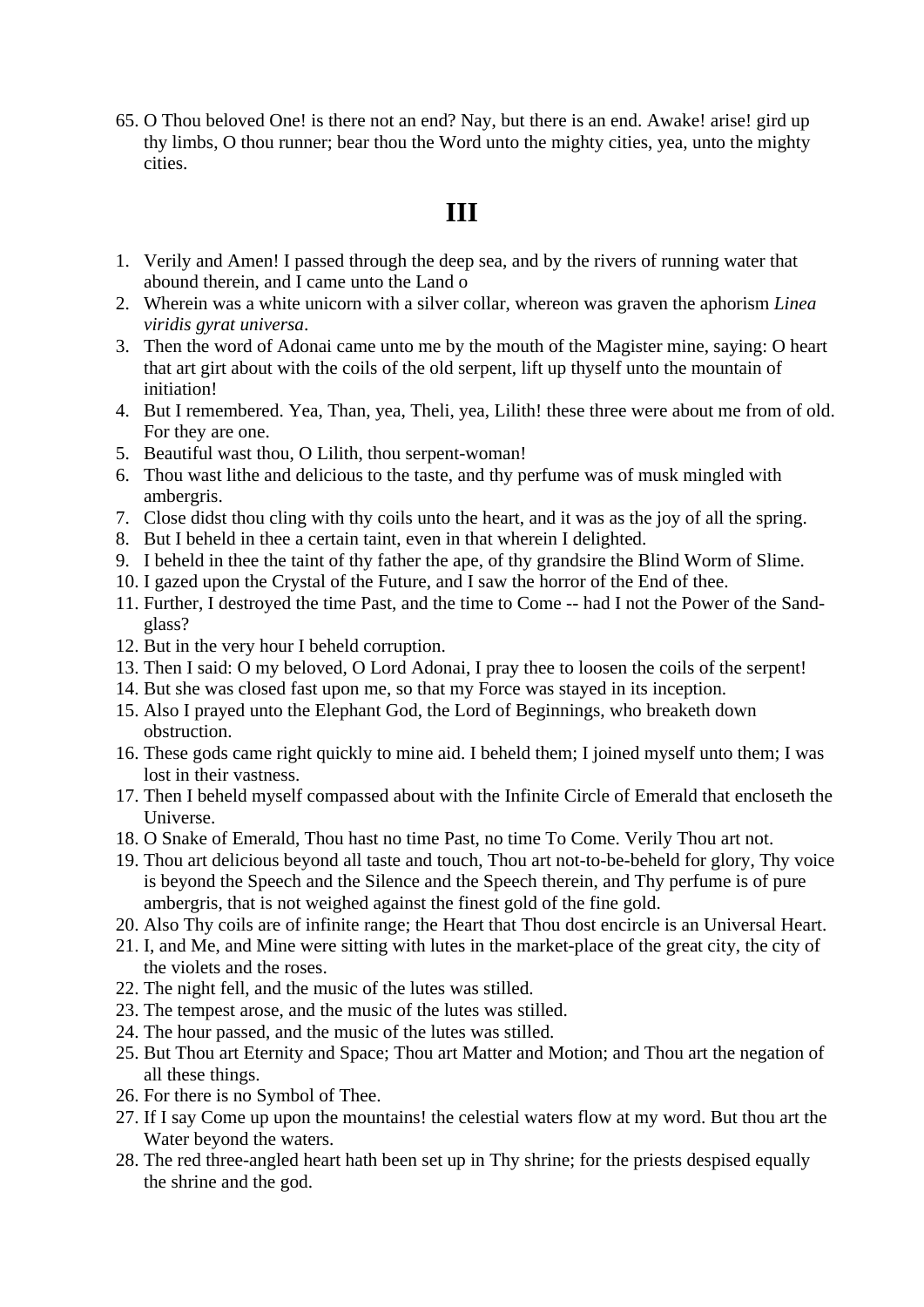- 29. Yet all the while Thou wast hidden therein, as the Lord of Silence is hidden in the buds of the lotus.
- 30. Thou art Sebek the crocodile against Asar; thou art Mati, the Slayer in the Deep. Thou art Typhon, the Wrath of the Elements, O Thou who transcendest the Forces in their Concourse and Cohesion, in their Death and their Disruption. Thou art Python, the terrible serpent about the end of all things!
- 31. I turned me about thrice in every way; and always I came at the last unto Thee.
- 32. Many things I beheld mediate and immediate; but, beholding them no more, I beheld Thee.
- 33. Come thou, O beloved One, O Lord God of the Universe, O Vast One, O Minute One! I am Thy beloved.
- 34. All day I sing of Thy delight; all night I delight in Thy song.
- 35. There is no other day or night than this.
- 36. Thou art beyond the day and the night; I am Thyself, O my Maker, my Master, my Mate!
- 37. I am like the little red dog that sitteth upon the knees of the Unknown.
- 38. Thou hast brought me into great delight. Thou hast given me of Thy flesh to eat and of Thy blood for an offering of intoxication.
- 39. Thou hast fastened the fangs of Eternity in my soul, and the Poison of the Infinite hath consumed me utterly.
- 40. I am become like a luscious devil of Italy; a fair strong woman with worn cheeks, eaten out with hunger for kisses. She hath played the harlot in divers palaces; she hath given her body to the beasts.
- 41. She hath slain her kinsfolk with strong venom of toads; she hath been scourged with many rods.
- 42. She hath been broken in pieces upon the Wheel; the hands of the hangman have bound her unto it.
- 43. The fountains of water have been loosed upon her; she hath struggled with exceeding torment.
- 44. She hath burst in sunder with the weight of the waters; she hath sunk into the awful Sea.
- 45. So am I, O Adonai, my lord, and such are the waters of Thine intolerable Essence.
- 46. So am I, O Adonai, my beloved, and Thou hast burst me utterly in sunder.
- 47. I am shed out like spilt blood upon the mountains; the Ravens of Dispersion have borne me utterly away. Therefore is the seal unloosed, that guarded the Eighth abyss; therefore is the vast sea as a veil; therefore is there a rending asunder of all things.
- 48. Yea, also verily Thou art the cool still water of the wizard fount. I have bathed in Thee, and lost me in Thy stillness.
- 49. That which went in as a brave boy of beautiful limbs cometh forth as a maiden, as a little child for perfection.
- 50. O Thou light and delight, ravish me away into the milky ocean of the stars!
- 51. O Thou Son of a light-transcending mother, blessed be Thy name, and the Name of Thy Name, throughout the ages!
- 52. Behold! I am a butterfly at the Source of Creation; let me die before the hour, falling dead into Thine infinite stream!
- 53. Also the stream of the stars floweth ever majestical unto the Abode; bear me away upon the Bosom of Nuit!
- 54. This is the world of the waters of Maim; this is the bitter water that becometh sweet. Thou art beautiful and bitter, O golden one, O my Lord Adonai, O thou Abyss of Sapphire!
- 55. I follow Thee, and the waters of Death fight strenuously against me. I pass unto the Waters beyond Death and beyond Life.
- 56. How shall I answer the foolish man? In no way shall he come to the Identity of Thee!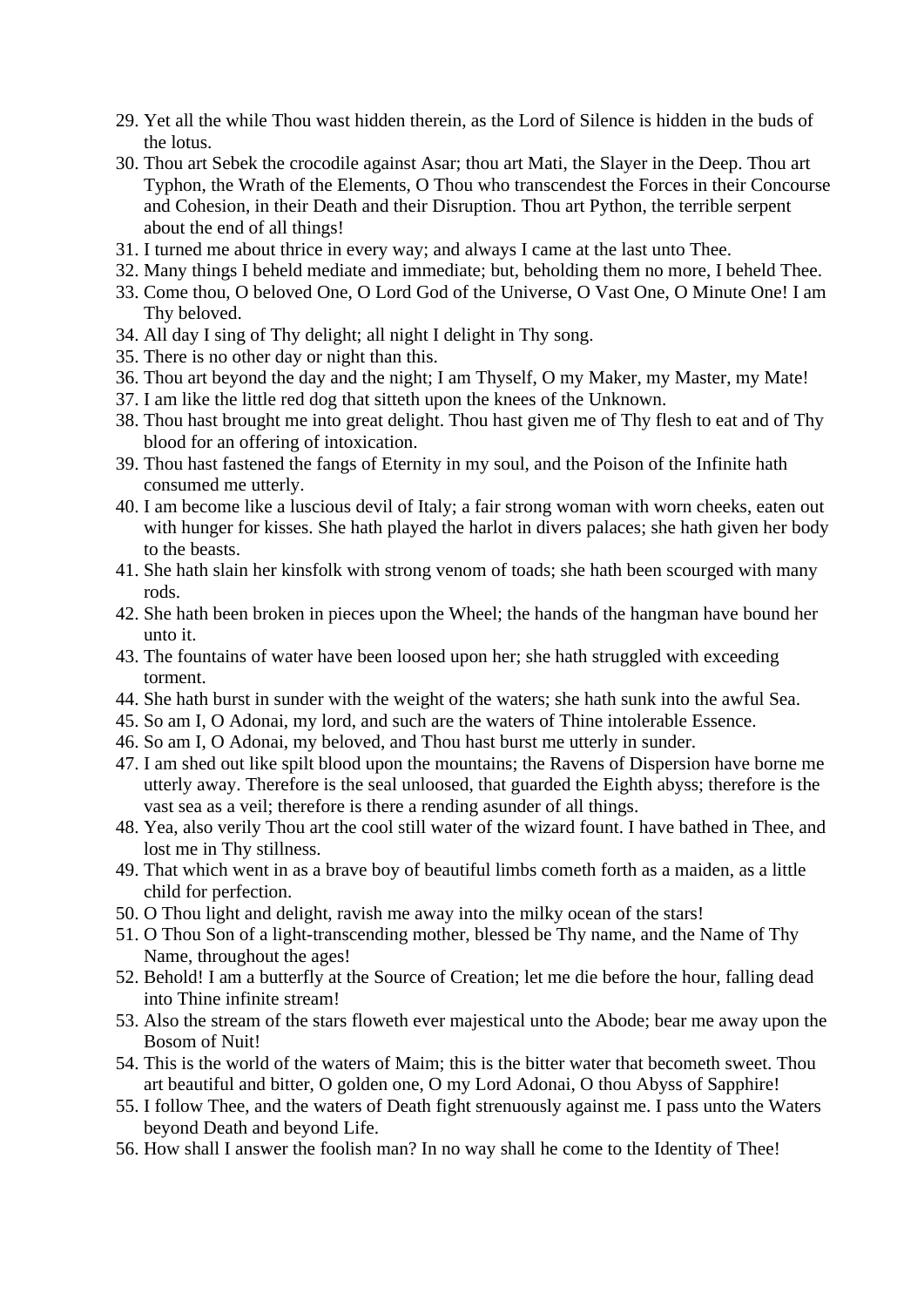- 57. But I am the Fool that heedeth not the Play of the Magician. Me doth the Woman of the Mysteries instruct in vain; I have burst the bonds of Love and of Power and of Worship.
- 58. Therefore is the Eagle made one with the Man, and the gallows of infamy dance with the fruit of the just.
- 59. I have descended, O my darling, into the black shining waters, and I have plucked Thee forth as a black pearl of infinite preciousness.
- 60. I have gone down, O my God, into the abyss of the all, and I have found Thee in the midst under the guise of No Thing.
- 61. But as Thou art the Last, Thou art also the Next, and as the Next do I reveal Thee to the multitude.
- 62. They that ever desired Thee shall obtain Thee, even at the End of their Desire.
- 63. Glorious, glorious, glorious art Thou, O my lover supernal, O Self of myself.
- 64. For I have found Thee alike in the Me and the Thee; there is no difference, O my beautiful, my desirable One! In the One and the Many have I found Thee; yea, I have found Thee.

### **IV**

- 1. O crystal heart! I the Serpent clasp Thee; I drive home mine head into the central core of Thee, O God my beloved.
- 2. Even as on the resounding wind-swept heights of Mitylene some god-like woman casts aside the lyre, and with her locks aflame as an aureole, plunges into the wet heart of the creation, so I, O Lord my God!
- 3. There is a beauty unspeakable in this heart of corruption, where the flowers are aflame.
- 4. Ah me! but the thirst of Thy joy parches up this throat, so that I cannot sing.
- 5. I will make me a little boat of my tongue, and explore the unknown rivers. It may be that the everlasting salt may turn to sweetness, and that my life may be no longer athirst.
- 6. O ye that drink of the brine of your desire, ye are nigh to madness! Your torture increaseth as ye drink, yet still ye drink. Come up through the creeks to the fresh water; I shall be waiting for you with my kisses.
- 7. As the bezoar-stone that is found in the belly of the cow, so is my lover among lovers.
- 8. O honey boy! Bring me Thy cool limbs hither! Let us sit awhile in the orchard, until the sun go down! Let us feast on the cool grass! Bring wine, ye slaves, that the cheeks of my boy may flush red.
- 9. In the garden of immortal kisses, O thou brilliant One, shine forth! Make Thy mouth an opium-poppy, that one kiss is the key to the infinite sleep and lucid, the sleep of Shi-loh-am.
- 10. In my sleep I beheld the Universe like a clear crystal without one speck.
- 11. There are purse-proud penniless ones that stand at the door of the tavern and prate of their feats of wine-bibbing.
- 12. There are purse-proud penniless ones that stand at the door of the tavern and revile the guests.
- 13. The guests dally upon couches of mother-of-pearl in the garden; the noise of the foolish men is hidden from them.
- 14. Only the inn-keeper feareth lest the favour of the king be withdrawn from him.
- 15. Thus spake the Magister V.V.V.V.V. unto Adonai his God, as they played together in the starlight over against the deep black pool that is in the Holy Place of the Holy House beneath the Altar of the Holiest One.
- 16. But Adonai laughed, and played more languidly.
- 17. Then the scribe took note, and was glad. But Adonai had no fear of the Magician and his play.

For it was Adonai who had taught all his tricks to the Magician.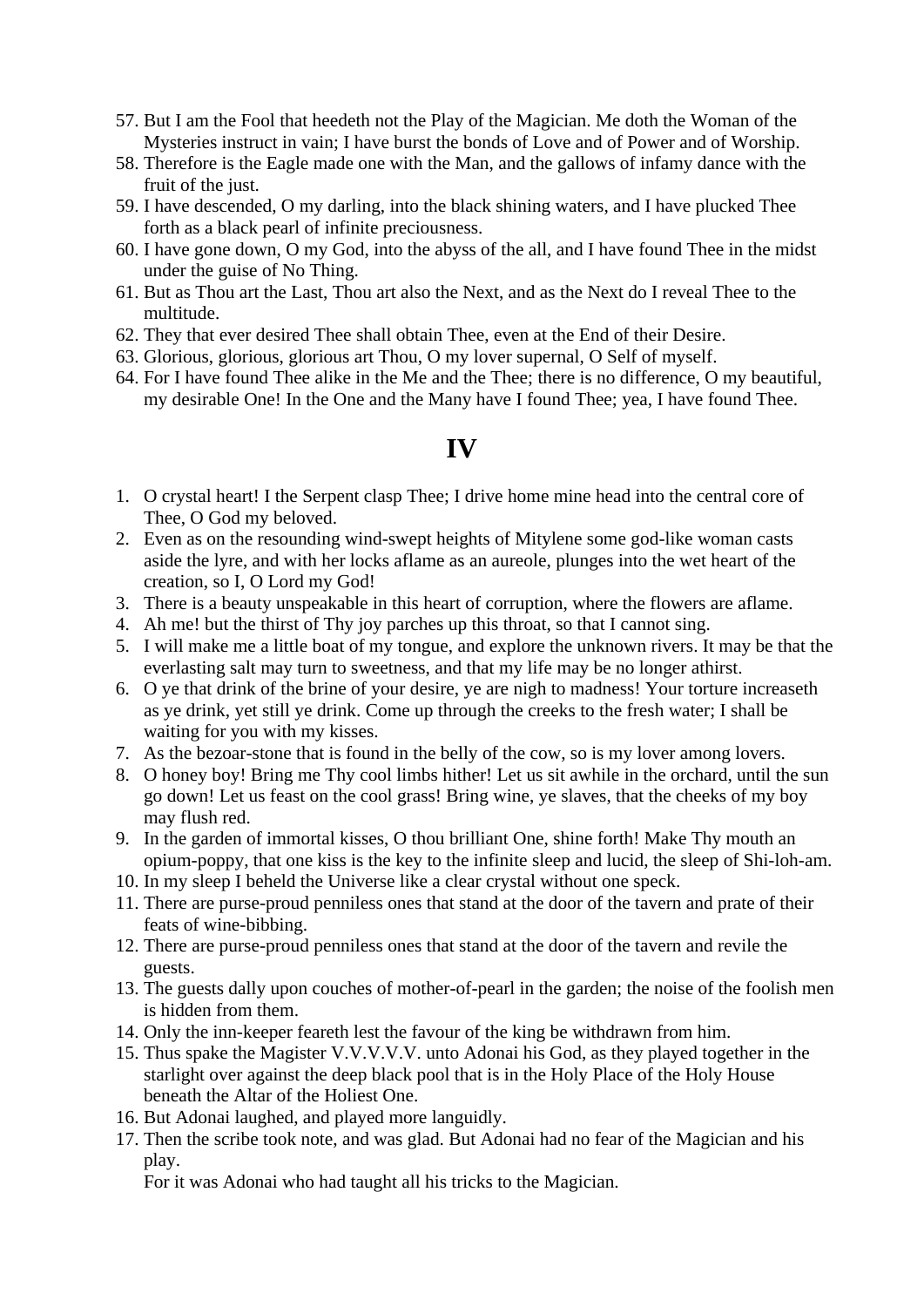- 18. And the Magister entered into the play of the Magician. When the Magician laughed he laughed; all as a man should do.
- 19. And Adonai said: Thou art enmeshed in the web of the Magician. This He said subtly, to try him.
- 20. But the Magister gave the sign of the Magistry, and laughed back on Him: O Lord, O beloved, did these fingers relax on Thy curls, or these eyes turn away from Thine eye?
- 21. And Adonai delighted in him exceedingly.
- 22. Yea, O my master, thou art the beloved of the Beloved One; the Bennu Bird is set up in Philæ not in vain.
- 23. I who was the priestess of Ahathoor rejoice in your love. Arise, O Nile-God, and devour the holy place of the Cow of Heaven! Let the milk of the stars be drunk up by Sebek the dweller of Nile!
- 24. Arise, O serpent Apep, Thou art Adonai the beloved one! Thou art my darling and my lord, and Thy poison is sweeter than the kisses of Isis the mother of the Gods!
- 25. For Thou art He! Yea, Thou shalt swallow up Asi and Asar, and the children of Ptah. Thou shalt pour forth a flood of poison to destroy the works of the Magician. Only the Destroyer shall devour Thee; Thou shalt blacken his throat, wherein his spirit abideth. Ah, serpent Apep, but I love Thee!
- 26. My God! Let Thy secret fang pierce to the marrow of the little secret bone that I have kept against the Day of Vengeance of Hoor-Ra. Let Kheph-Ra sound his sharded drone! let the jackals of Day and Night howl in the wilderness of Time! let the Towers of the Universe totter, and the guardians hasten away! For my Lord hath revealed Himself as a mighty serpent, and my heart is the blood of His body.
- 27. I am like a love-sick courtesan of Corinth. I have toyed with kings and captains, and made them my slaves. To-day I am the slave of the little asp of death; and who shall loosen our love?
- 28. Weary, weary! saith the scribe, who shall lead me to the sight of the Rapture of my master?
- 29. The body is weary and the soul is sore weary and sleep weighs down their eyelids; yet ever abides the sure consciousness of ecstacy, unknown, yet known in that its being is certain. O Lord, be my helper, and bring me to the bliss of the Beloved!
- 30. I came to the house of the Beloved, and the wine was like fire that flieth with green wings through the world of waters.
- 31. I felt the red lips of nature and the black lips of perfection. Like sisters they fondled me their little brother; they decked me out as a bride; they mounted me for Thy bridal chamber.
- 32. They fled away at Thy coming; I was alone before Thee.
- 33. I trembled at Thy coming, O my God, for Thy messenger was more terrible than the Deathstar.
- 34. On the threshold stood the fulminant figure of Evil, the Horror of emptiness, with his ghastly eyes like poisonous wells. He stood, and the chamber was corrupt; the air stank. He was an old and gnarled fish more hideous than the shells of Abaddon.
- 35. He enveloped me with his demon tentacles; yea, the eight fears took hold upon me.
- 36. But I was anointed with the right sweet oil of the Magister; I slipped from the embrace as a stone from the sling of a boy of the woodlands.
- 37. I was smooth and hard as ivory; the horror gat no hold. Then at the noise of the wind of Thy coming he was dissolved away, and the abyss of the great void was unfolded before me.
- 38. Across the waveless sea of eternity Thou didst ride with Thy captains and Thy hosts; with Thy chariots and horsemen and spearmen didst Thou travel through the blue.
- 39. Before I saw Thee Thou wast already with me; I was smitten through by Thy marvellous spear.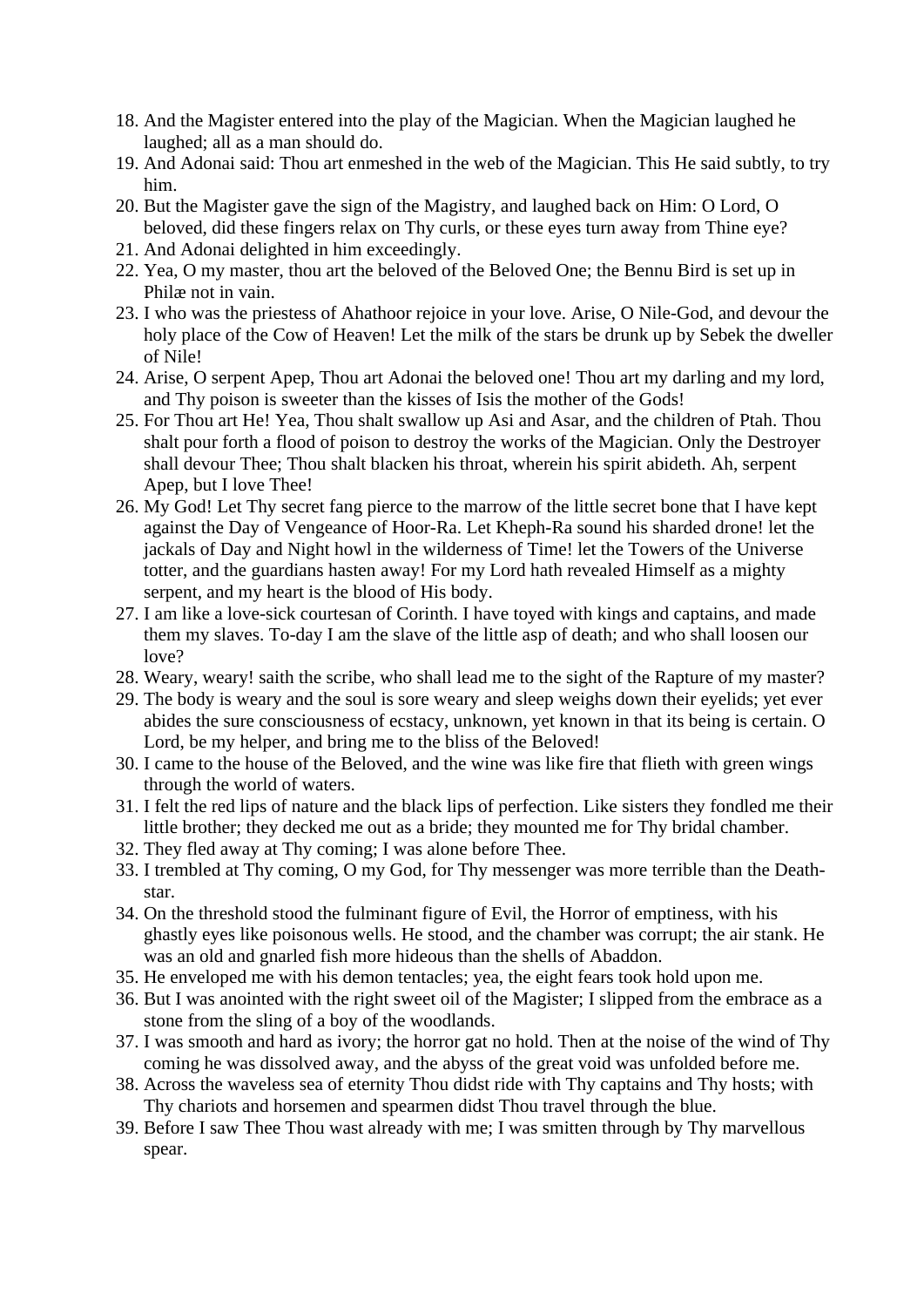- 40. I was stricken as a bird by the bolt of the thunderer; I was pierced as the thief by the Lord of the Garden.
- 41. O my Lord, let us sail upon the sea of blood!
- 42. There is a deep taint beneath the ineffable bliss; it is the taint of generation.
- 43. Yea, though the flower wave bright in the sunshine, the root is deep in the darkness of earth.
- 44. Praise to thee, O beautiful dark earth, thou art the mother of a million myriads of myriads of flowers.
- 45. Also I beheld my God, and the countenance of Him was a thousandfold brighter than the lightning. Yet in his heart I beheld the slow and dark One, the ancient one, the devourer of His children.
- 46. In the height and the abyss, O my beautiful, there is no thing, verily, there is no thing at all, that is not altogether and perfectly fashioned for Thy delight.
- 47. Light cleaveth unto Light, and filth to filth; with pride one contemneth another. But not Thou, who art all, and beyond it; who art absolved from the Division of the Shadows.
- 48. O day of Eternity, let Thy wave break in foamless glory of sapphire upon the laborious coral of our making!
- 49. We have made us a ring of glistening white sand, strewn wisely in the midst of the Delightful Ocean.
- 50. Let the palms of brilliance flower upon our island; we shall eat of their fruit, and be glad.
- 51. But for me the lustral water, the great ablution, the dissolving of the soul in that resounding abyss.
- 52. I have a little son like a wanton goat; my daughter is like an unfledged eaglet; they shall get them fins, that they may swim.
- 53. That they may swim, O my beloved, swim far in the warm honey of Thy being, O blessed one, O boy of beatitude!
- 54. This heart of mine is girt about with the serpent that devoureth his own coils.
- 55. When shall there be an end, O my darling, O when shall the Universe and the Lord thereof be utterly swallowed up?
- 56. Nay! who shall devour the Infinite? who shall undo the Wrong of the Beginning?
- 57. Thou criest like a white cat upon the roof of the Universe; there is none to answer Thee.
- 58. Thou art like a lonely pillar in the midst of the sea; there is none to behold Thee, O Thou who beholdest all!
- 59. Thou dost faint, thou dost fail, thou scribe; cried the desolate Voice; but I have filled thee with a wine whose savour thou knowest not.
- 60. It shall avail to make drunken the peoÿle of the old gray sphere that rolls in the infinite Faroff; they shall lap the wine as dogs that lap the blood of a beautiful courtesan pierced through by the Spear of a swift rider through the city.
- 61. I too am the Soul of the desert; thou shalt seek me yet again in the wilderness of sand.
- 62. At thy right hand a great lord and a comely; at thy left hand a woman clad in gossamer and gold and having the stars in her hair. Ye shall journey far into a land of pestilence and evil; ye shall encamp in the river of a foolish city forgotten; there shall ye meet with Me.
- 63. There will I make Mine habitation; as for bridal will I come bedecked and anointed; there shall the Consummation be accomplished.
- 64. O my darling, I also wait for the brilliance of the hoineffable, when the universe shall be like a girdle for the midst of the ray of our love, extending beyond the permitted end of the endless One.
- 65. Then, O thou heart, will I the serpent eat thee wholly up; yea, I will eat thee wholly up.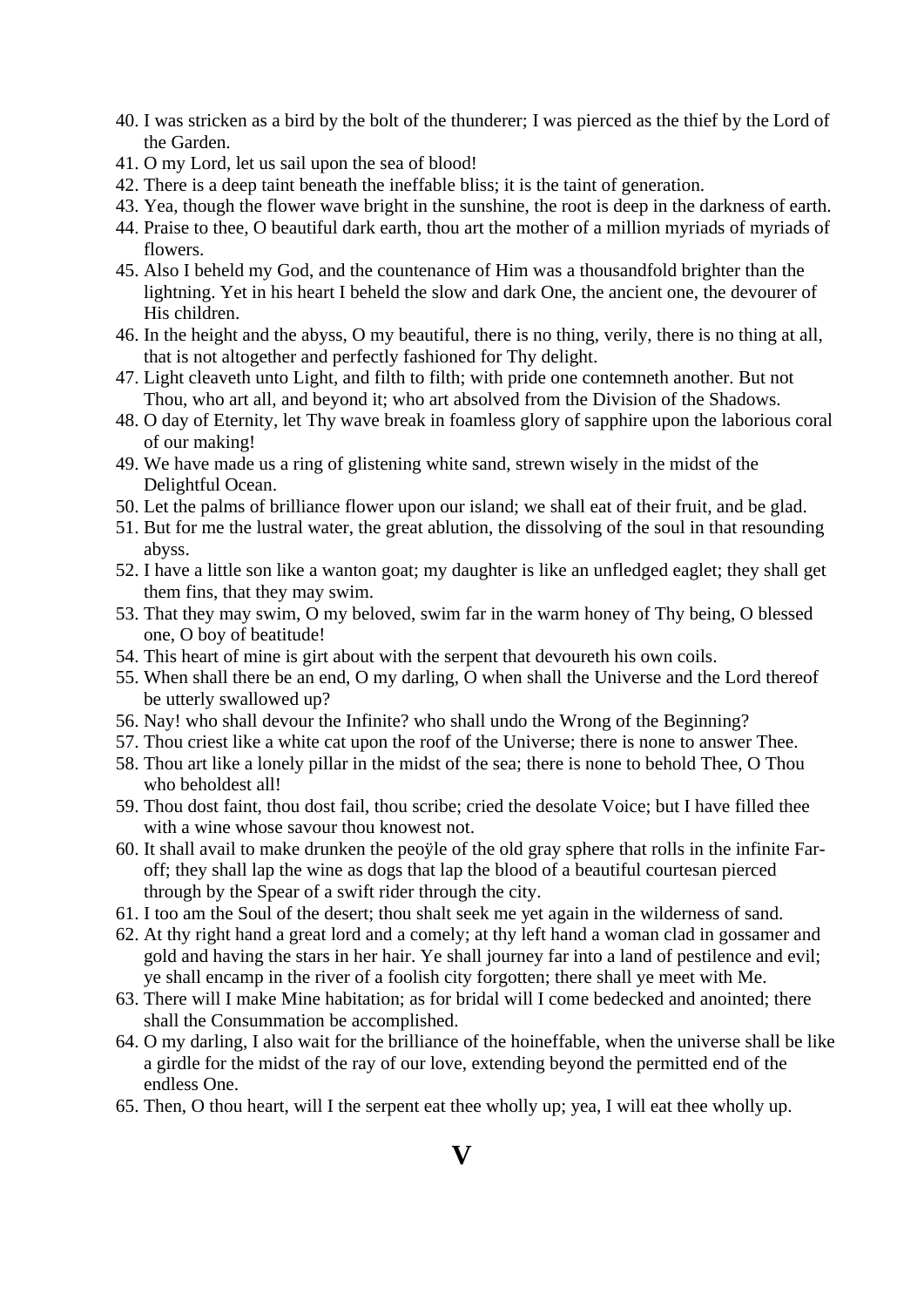- 1. Ah! my Lord Adonai, that dalliest with the Magister in the Treasure-House of Pearls, let me listen to the echo of your kisses.
- 2. Is not the starry heaven shaken as a leaf at the tremulous rapture of your love? Am not I the flying spark of light whirled away by the great wind of your perfection?
- 3. Yea, cried the Holy One, and from Thy spark will I the Lord kindle a great light; I will burn through the great city in the old and desolate land; I will cleanse it from its great impurity.
- 4. And thou, O prophet, shalt see these things, and thou shalt heed them not.
- 5. Now is the Pillar established in the Void; now is Asi fulfilled of Asar; now is Hoor let down into the Animal Soul of Things like a fiery star that falleth upon the darkness of the earth.
- 6. Through the midnight thou art dropt, O my child, my conqueror, my sword-girt captain, O Hoor! and they shall find thee as a black gnarl'd glittering stone, and they shall worship thee.
- 7. My pr&127;phet shall proÿhesy concerning thee; around thee the maidens shall dance, and bright babes be born unto them. Thou shalt inspire the proud ones with infinite pride, and the humble ones with an ecstasy of abasement; all this shall transcend the Known and the Unknown with somewhat that hath no name. For it is as the abyss of the Arcanum that is opened in the secret Place of Silence.
- 8. Thou hast come hither, O my prophet, through grave paths. Thou hast eaten of the dung of the Abominable Ones; thou hast prostrated thyself before the Goat and the Crocodile; the evil men have made thee a plaything; thou hast wandered as a painted harlot, ravishing with sweet scent and Chinese colouring, in the streets; thou hast darkened thine eyepits with Kohl; thou hast tinted thy lips with vermilion; thou hast plastered thy cheeks with ivory enamels. Thou hast played the wanton in every gate and by-way of the great city. The men of the city have lusted after thee to abuse thee and to beat thee. They have mouthed the golden spangles of fine dust wherewith thou didst bedeck thine hair; they have scourged the painted flesh of thee with their whips; thou hast suffered unspeakable things.
- 9. But I have burnt within thee as a pure flame without oil. In the midnight I was brighter than the moon; in the daytime I exceeded utterly the sun; in the byways of of thy being I inflamed, and dispelled the illusion.
- 10. Therefore thou art wholly pure before Me; therefore thou art My virgin unto eternity.
- 11. Therefore I love thee with surpassing love; therefore they that despise thee shall adore thee.
- 12. Thou shalt be lovely and pitiful toward them; thou shalt heal them of the unutterable evil.
- 13. They shall change in their destruction, even as two dark stars that crash together in the abyss, and blaze up in an infinite burning.
- 14. All this while did Adonai pierce my being with his sword that hath four blades; the blade of the thunderbolt, the blade of the Pylon, the blade of the serpent, the blade of the Phallus.
- 15. Also he taught me the holy unutterable word Ararita, so that I melted the sixfold gold into a single invisible point, whereof naught may be spoken.
- 16. For the Magistry of this Opus is a secret magistry; and the sign of the master thereof is a certain ring of lapis-lazuli with the name of my master, who am I, and the Eye in the Midst thereof.
- 17. Also He spake and said: This is a secret sign, and thou shalt not disclose it unto the profane, nor unto the neophyte, nor unto the zelator, nor unto the practicus, nor unto the philosophus, nor unto the lesser adept, nor unto the greater adept.
- 18. But unto the exempt adept thou shalt disclose thyself if thou have need of him for the lesser oÿerations of thine art.
- 19. Accept the worship of the foolish people, whom thou hatest. The Fire is not defiled by the altars of the Ghebers, nor is the Moon contaminated by the incense of them that adore the Queen of Night.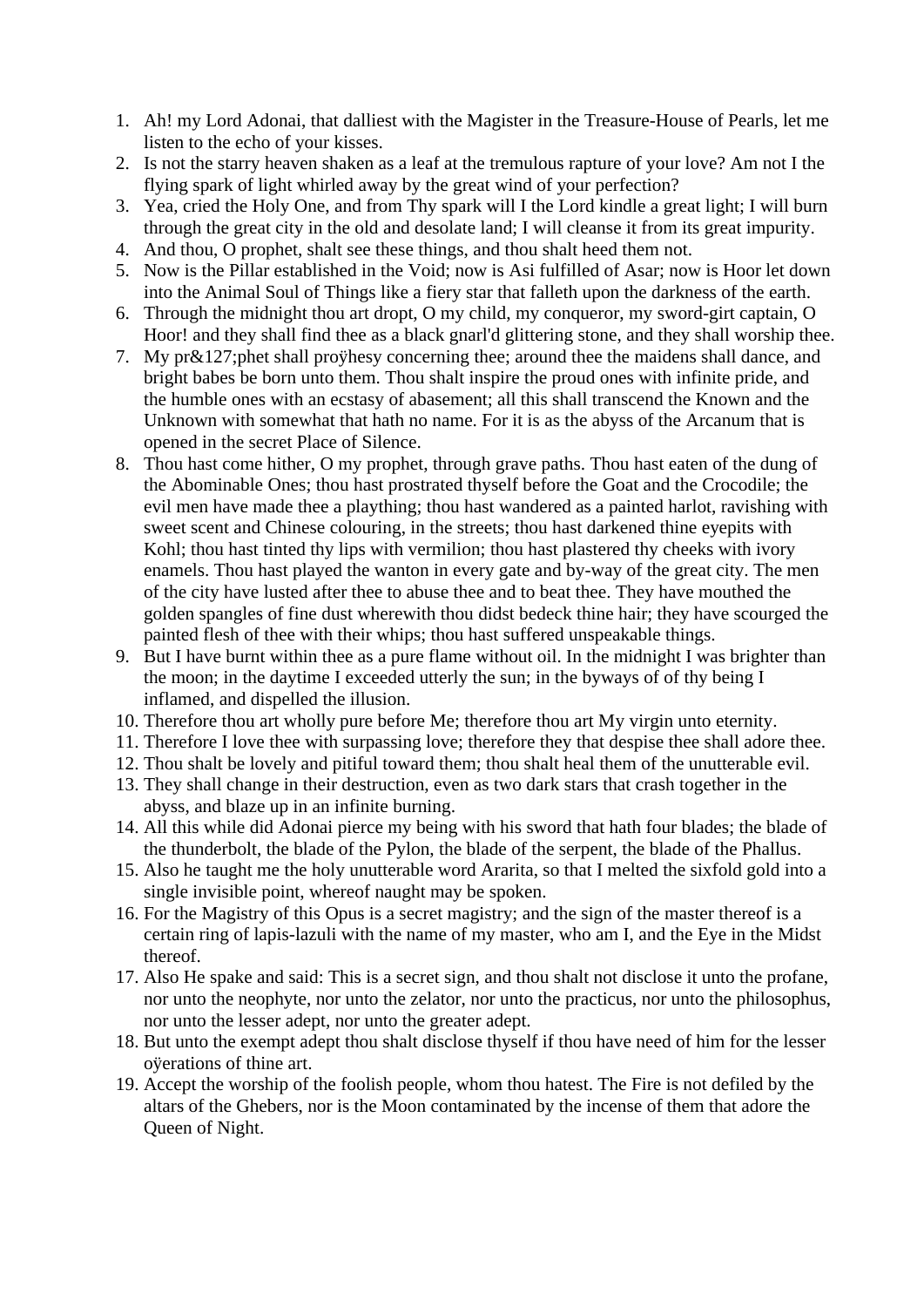- 20. Thou shalt dwell among the people as a precious diamond among cloudy diamonds, and crystals, and pieces of glass. Only the eye of the just merchant shall behold thee, and plunging in his hand shall single thee out and glorify thee before men.
- 21. But thou shalt heed none of this. Thou shalt be ever the heart, and I the serpent will coil close about thee. My coil shall never relax throughout the æons. Neither change nor sorrow nor unsubstantiality shall have thee; for thou art passed beyond all these.
- 22. Even as the diamond shall glow red for the rose, and green for the rose-leaf; so shalt thou abide apart from the Impressions.
- 23. I am thou, and the Pillar is 'stablished in the void.
- 24. Also thou art beyond the stabilities of Being and of Consciousness and of Bliss; for I am thou, and the Pillar is 'stablished in the void.
- 25. Also thou shalt discourse of these things unto the man that writeth them, and he shall partake of them as a sacrament; for I who am thou am he, and the Pillar is 'stablished in the void.
- 26. From the Crown to the Abyss, so goeth it single and erect. Also the limitless sphere shall glow with the brilliance thereof.
- 27. Thou shalt rejoice in the pools of adorable water; thou shalt bedeck thy damsels with pearls of fecundity; thou shalt light flame like licking tongues of liquor of the Gods between the pools.
- 28. Also thou shalt convert the all-sweeping air into the winds of pale water, thou shalt transmute the earth into a blue abyss of wine.
- 29. Ruddy are the gleams of ruby and gold that sparkle therein; one drop shall intoxicate the Lord of the Gods my servant.
- 30. Also Adonai spake unto V.V.V.V.V. saying: O my little one, my tender one, my little amorous one, my gazelle, my beautiful, my boy, let us fill up the pillar of the Infinite with an infinite kiss!
- 31. So that the stable was shaken and the unstable became still.
- 32. They that beheld it cried with a formidable affright: The end of things is come upon us.
- 33. And it was even so.
- 34. Also I was in the spirit vision and beheld a parricidal pomp of atheists, coupled by two and by two in the supernal ecstasy of the stars. They did laugh and rejoice exceedingly, being clad in purple robes and drunken with purple wine, and their whole soul was one purple flower-flame of holiness.
- 35. They beheld not God; they beheld not the Image of God; therefore were they arisen to the Palace of the Splendour Ineffable. A sharp sword smote out before them, and the worm Hope writhed in its death-agony under their feet.
- 36. Even as their rapture shore asunder the visible Hope, so also the Fear Invisible fled away and was no more.
- 37. O ye that are beyond Aormuzdi and Ahrimanes! blessèd are ye unto the ages.
- 38. They shaped Doubt as a sickle, and reaped the flowers of Faith for their garlands.
- 39. They shaped Ecstasy as a spear, and pierced the ancient dragon that sat upon the stagnant water.
- 40. Then the fresh springs were unloosed, that the folk athirst might be at ease.
- 41. And again I was caught up into the presence of my Lord Adonai, and the knowledge and Conversation of the Holy One, the Angel that Guardeth me.
- 42. O Holy Exalted One, O Self beyond self. O Self-Luminous Image of the Unimaginable Naught, O my darling, my beautiful, come Thou forth and follow me.
- 43. Adonai, divine Adonai, let Adonai initiate refulgent dalliance! Thus I concealed the name of Her name that inspireth my rapture, the scent of whose body bewildereth the soul, the light of whose soul abaseth this body unto the beasts.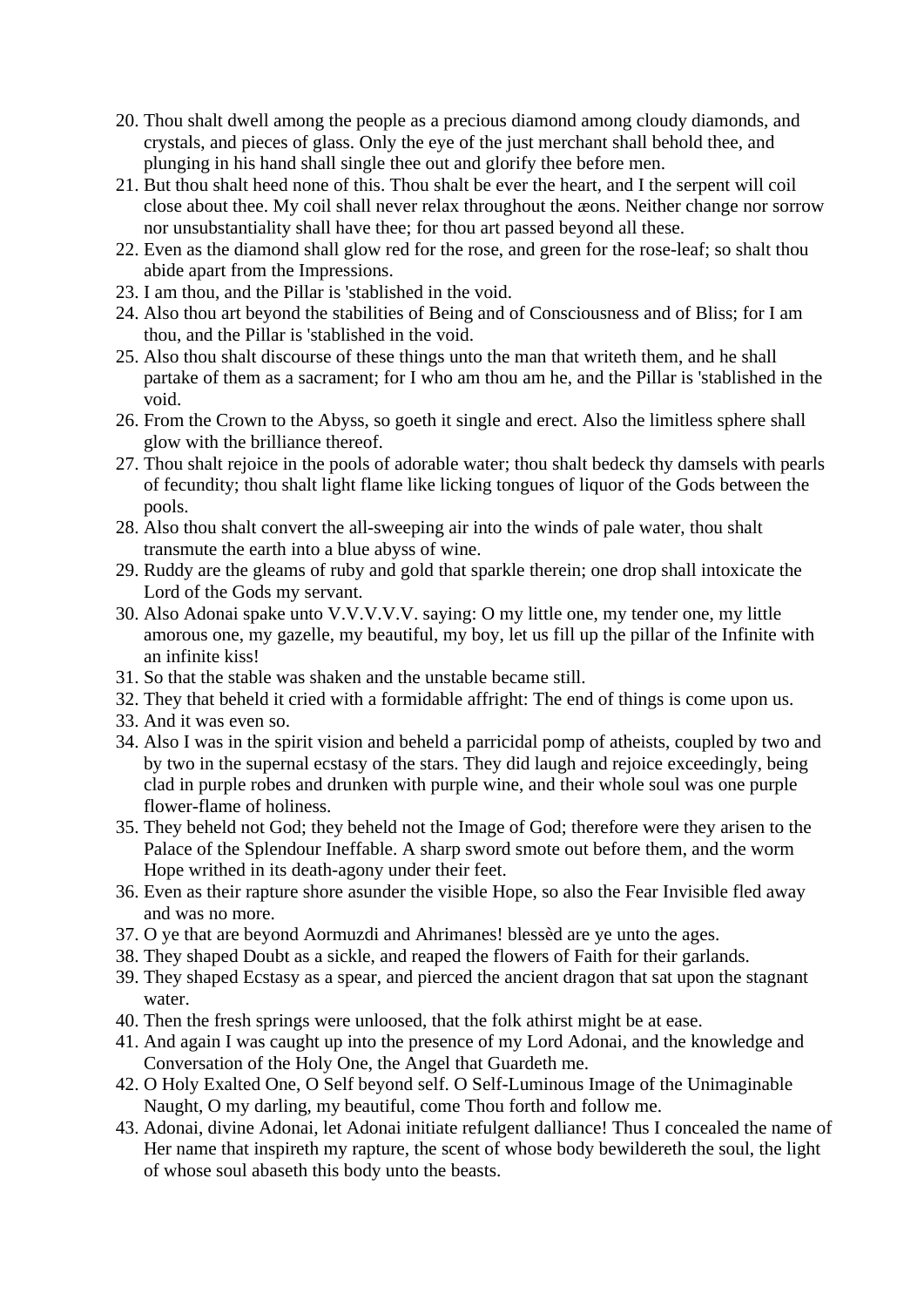- 44. I have sucked out the blood with my lips; I have drained Her beauty of its sustenance; I have abased Her before me, I have mastered Her, I have possessed Her, and Her life is within me. In Her blood I inscribe the secret riddles of the Sphinx of the Gods, that none shall understand, -- save only the pure and voluptuous, obscene, the androgyne and the gynander that have passed beyond the bars of the prison that the old Slime of Khem set up in the Gates of Amennti.
- 45. O my adorable, my delicious one, all night will I pour out the libation on Thine altars; all night will I burn the sacrifice of blood; all night will I swing the thurible of my delight before Thee, and the fervour of the orisons shall intoxicate Thy nostrils.
- 46. O Thou who camest from the land of the Elephant, girt about with the tiger's pell, and garlanded with the lotus of the spirit, do Thou inebriate my life with Thy madness, that She leap at my passing.
- 47. Bid Thy maidens who follow Thee bestrew us a bed of flowers immortal, that we may take our pleasure thereupon. Bid Thy satyrs heap thorns among the flowers, that we may take our pain thereupon. Let the pleasure and pain be mingled in one supreme offering unto the Lord Adonai!
- 48. Also I heard the voice of Adonai the Lord the desirable one concerning that which is beyond.
- 49. Let not the dwellers in Thebai and the temples thereof prate ever of the Pillars of Hercules and the Ocean of the West. Is not the Nile a beautiful water?
- 50. Let not the priest of Isis uncover the nakedness of Nuit, for every step is a death and a birth. The priest of Isis lifted the veil of Isis, and was slain by the kisses of her mouth. Then was he the priest of Nuit, and drank of the milk of the stars.
- 51. Let not the failure and the pain turn aside the worshippers. The foundations of the pyramid were hewn in the living rock ere sunset; did the king weep at dawn that the crown of the pyramid was yet unquarried in the distant land?
- 52. There was also an humming-bird that spake unto the horned cerastes, and prayed him for poison. And the great snake of Khem the Holy One, the royal Uræus serpent, answered him and said:
- 53. I sailed over the sky of Nu in the car called Millions-of-Years, and I saw not any creature upon Seb that was equal to me. The venom of my fang is the inheritance of my father, and of my father's father; and how shall I give it unto thee? Live thou and thy children as I and my fathers have lived, even unto an hundred millions of generations, and it may be that the mercy of the Mighty Ones may bestow upon thy children a drop of the poison of eld.
- 54. Then the humming-bird was afflicted in his spirit, and he flew unto the flowers, and it was as if naught had been spoken between them. Yet in a little while a serpent struck him that he died.
- 55. But an Ibis that meditated upon the bank of Nile the beautiful god listened and heard. And he laid aside his Ibis ways, and became as a serpent, saying Peradventure in an hundred millions of millions of generations of my children, they shall attain to a drop of the poison of the fang of the Exalted One.
- 56. And behold! ere the moon waxed thrice he became an Uræus serpent, and the poison of the fang was established in him and his seed even for ever and for ever.
- 57. O thou Serpent Apep, my Lord Adonai, it is a speck of minutest time, this travelling through eternity, and in Thy sight the landmarks are of fair white marble untouched by the tool of the graver. Therefore Thou art mine, even now and for ever and for everlasting. Amen.
- 58. Moreover, I heard the voice of Adonai: Seal up the book of the Heart and the Serpent; in the number five and sixty seal thou the holy book. As fine gold that is beaten into a diadem for the fair queen of Pharaoh, as great stones that are cemented together into the Pyramid of the ceremony of the Death of Asar, so do thou